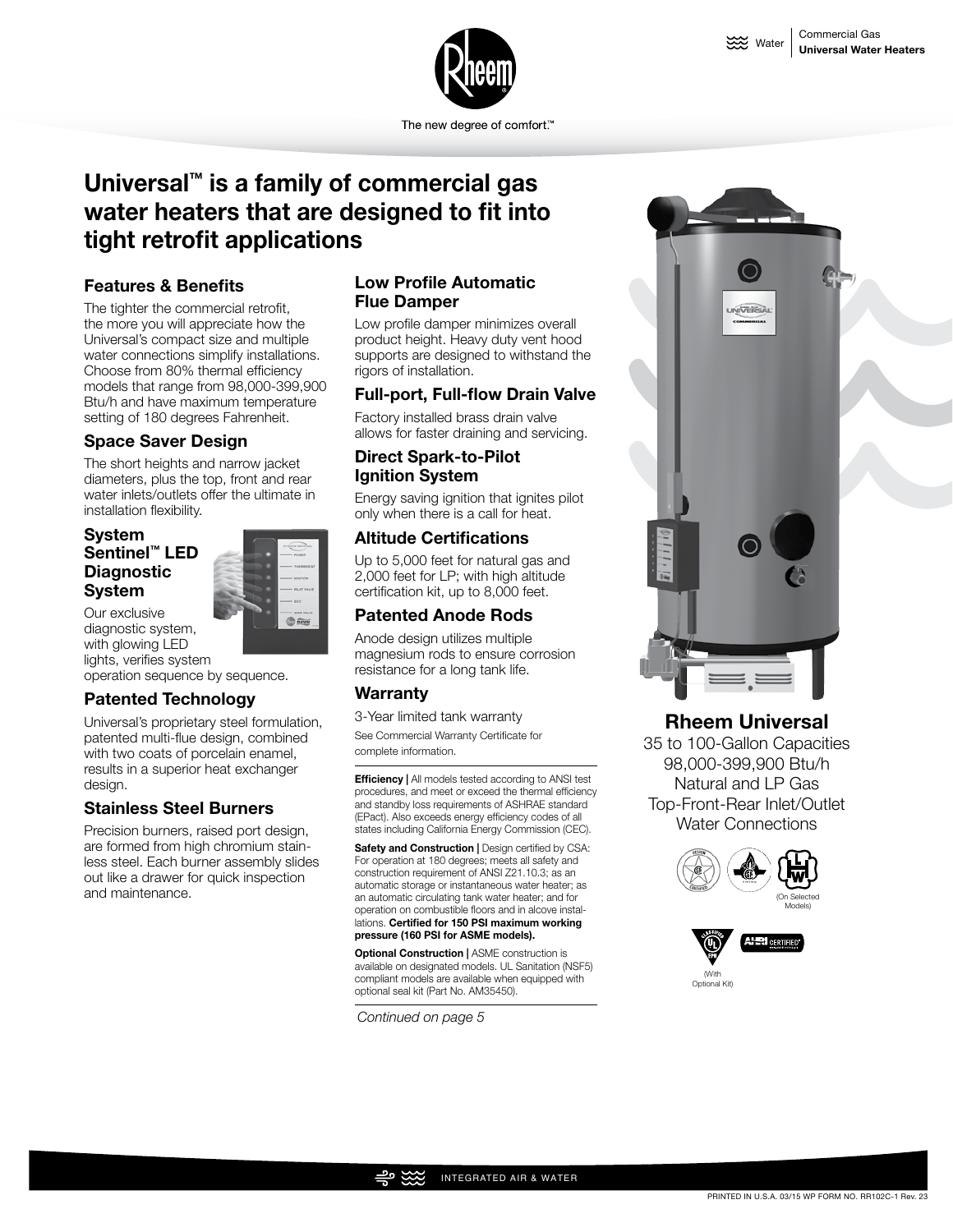| RECOVERY CAPACITIES Recovery in U.S. Gallons/Hr. (GPH) and Liters/Hr. (LPH) at Various Temperature Rises. |                                                 |                                     |            |                        |                        |              |              |              |                      |               |                         |               |                                                                                                                                                                                                                           |               |
|-----------------------------------------------------------------------------------------------------------|-------------------------------------------------|-------------------------------------|------------|------------------------|------------------------|--------------|--------------|--------------|----------------------|---------------|-------------------------|---------------|---------------------------------------------------------------------------------------------------------------------------------------------------------------------------------------------------------------------------|---------------|
| <b>MODEL</b><br><b>NUMBER</b>                                                                             | <b>INPUT BTU/H</b><br><b>NATURAL &amp; L.P.</b> | <b>THERMAL</b><br><b>EFFICIENCY</b> | UNITS      | 40°F<br>$22^{\circ}$ C | 50°F<br>$28^{\circ}$ C | 60°F<br>33°C | 70°F<br>39°C | 80°F<br>45°C | $90^\circ F$<br>50°C | 100°F<br>56°C | 110°F<br>$61^{\circ}$ C | 120°F<br>67°C | 130°F<br>72°C                                                                                                                                                                                                             | 140°F<br>78°C |
| G50-98                                                                                                    | 98,000                                          | 80%                                 | GPH        | 238                    | 190                    | 158          | 136          | 119          | 106                  | 95            | 86                      | 79            | 73                                                                                                                                                                                                                        | 68            |
|                                                                                                           |                                                 |                                     | <b>LPH</b> | 899                    | 719                    | 600          | 514          | 450          | 400                  | 360           | 327                     | 300           | 277                                                                                                                                                                                                                       | 257           |
| G75-125                                                                                                   | 125,000                                         | 80%                                 | GPH        | 303                    | 242                    | 202          | 173          | 152          | 135                  | 121           | 110                     | 101           | 93                                                                                                                                                                                                                        | 87            |
|                                                                                                           |                                                 |                                     | <b>LPH</b> | 1147                   | 918                    | 765          | 655          | 574          | 510                  | 459           | 417                     | 382           | 353                                                                                                                                                                                                                       | 328           |
| G82-156                                                                                                   | 156,000                                         | 80%                                 | GPH        | 378                    | 303                    | 252          | 216          | 189          | 168                  | 151           | 138                     | 126           | 116                                                                                                                                                                                                                       | 108           |
|                                                                                                           |                                                 |                                     | <b>LPH</b> | 1432                   | 1145                   | 954          | 818          | 716          | 636                  | 573           | 521                     | 477           | 440<br>134<br>508<br>149<br>564<br>149<br>564<br>149<br>564<br>149<br>564<br>186<br>706<br>186<br>706<br>201<br>762<br>224<br>847<br>224<br>847<br>231<br>875<br>269<br>1016<br>298<br>1129<br>298<br>1129<br>298<br>1129 | 409           |
| G76-180                                                                                                   | 180,000                                         | 80%                                 | GPH        | 436                    | 349                    | 291          | 249          | 218          | 194                  | 175           | 159                     | 145           |                                                                                                                                                                                                                           | 125           |
|                                                                                                           |                                                 |                                     | LPH        | 1652                   | 1321                   | 1101         | 944          | 826          | 734                  | 661           | 601                     | 551           |                                                                                                                                                                                                                           | 472           |
| G37-200                                                                                                   | 199,900                                         | 80%                                 | GPH        | 485                    | 388                    | 323          | 277          | 242          | 215                  | 194           | 176                     | 162           |                                                                                                                                                                                                                           | 138           |
|                                                                                                           |                                                 |                                     | <b>LPH</b> | 1834                   | 1468                   | 1223         | 1048         | 917          | 815                  | 734           | 667                     | 611           |                                                                                                                                                                                                                           | 524           |
| G76-200                                                                                                   | 199,900                                         | 80%                                 | GPH        | 485                    | 388                    | 323          | 277          | 242          | 215                  | 194           | 176                     | 162           |                                                                                                                                                                                                                           | 138           |
|                                                                                                           |                                                 |                                     | <b>LPH</b> | 1834                   | 1468                   | 1223         | 1048         | 917          | 815                  | 734           | 667                     | 611           |                                                                                                                                                                                                                           | 524           |
| G91-200                                                                                                   | 199,900                                         | 80%                                 | GPH        | 485                    | 388                    | 323          | 277          | 242          | 215                  | 194           | 176                     | 162           |                                                                                                                                                                                                                           | 138           |
|                                                                                                           |                                                 |                                     | <b>LPH</b> | 1834                   | 1468                   | 1223         | 1048         | 917          | 815                  | 734           | 667                     | 611           |                                                                                                                                                                                                                           | 524           |
| $G100-200(A)$                                                                                             | 199,900                                         | 80%                                 | GPH        | 485                    | 388                    | 323          | 277          | 242          | 215                  | 194           | 176                     | 162           |                                                                                                                                                                                                                           | 138           |
|                                                                                                           |                                                 |                                     | <b>LPH</b> | 1834                   | 1468                   | 1223         | 1048         | 917          | 815                  | 734           | 667                     | 611           |                                                                                                                                                                                                                           | 524           |
| $G72-250(A)$                                                                                              | 250,000                                         | 80%                                 | GPH        | 606                    | 485                    | 404          | 346          | 303          | 269                  | 242           | 220                     | 202           |                                                                                                                                                                                                                           | 173           |
|                                                                                                           |                                                 |                                     | <b>LPH</b> | 2294                   | 1835                   | 1529         | 1311         | 1147         | 1020                 | 918           | 834                     | 765           |                                                                                                                                                                                                                           | 655           |
| $G100-250(A)$                                                                                             | 250,000                                         | 80%                                 | GPH        | 606                    | 485                    | 404          | 346          | 303          | 269                  | 242           | 220                     | 202           |                                                                                                                                                                                                                           | 173           |
|                                                                                                           |                                                 |                                     | <b>LPH</b> | 2294                   | 1835                   | 1529         | 1311         | 1147         | 1020                 | 918           | 834                     | 765           |                                                                                                                                                                                                                           | 655           |
| $G100-270(A)$                                                                                             | 270,000                                         | 80%                                 | GPH        | 655                    | 524                    | 436          | 374          | 327          | 291                  | 262           | 238                     | 218           |                                                                                                                                                                                                                           | 187           |
|                                                                                                           |                                                 |                                     | <b>LPH</b> | 2478                   | 1982                   | 1652         | 1416         | 1239         | 1101                 | 991           | 901                     | 826           |                                                                                                                                                                                                                           | 708           |
| $G72-300(A)$                                                                                              | 300,000                                         | 80%                                 | GPH        | 727                    | 582                    | 485          | 416          | 364          | 323                  | 291           | 264                     | 242           |                                                                                                                                                                                                                           | 208           |
|                                                                                                           |                                                 |                                     | LPH        | 2753                   | 2202                   | 1835         | 1573         | 1376         | 1224                 | 1101          | 1001                    | 918           |                                                                                                                                                                                                                           | 787           |
| $G85-300(A)$                                                                                              | 300,000                                         | 80%                                 | GPH        | 727                    | 582                    | 485          | 416          | 364          | 323                  | 291           | 264                     | 242           |                                                                                                                                                                                                                           | 208           |
|                                                                                                           |                                                 |                                     | <b>LPH</b> | 2753                   | 2202                   | 1835         | 1573         | 1376         | 1224                 | 1101          | 1001                    | 918           |                                                                                                                                                                                                                           | 787           |
| $G100-310(A)$                                                                                             | 310,000                                         | 80%                                 | GPH        | 752                    | 601                    | 501          | 429          | 376          | 334                  | 301           | 273                     | 251           |                                                                                                                                                                                                                           | 215           |
|                                                                                                           |                                                 |                                     | LPH        | 2845                   | 2276                   | 1896         | 1626         | 1422         | 1264                 | 1138          | 1034                    | 948           |                                                                                                                                                                                                                           | 813           |
| $G65-360(A)$                                                                                              | 360,000                                         | 80%                                 | GPH        | 873                    | 698                    | 582          | 499          | 436          | 388                  | 349           | 317                     | 291           |                                                                                                                                                                                                                           | 249           |
|                                                                                                           |                                                 |                                     | <b>LPH</b> | 3304                   | 2643                   | 2202         | 1888         | 1652         | 1468                 | 1321          | 1201                    | 1101          |                                                                                                                                                                                                                           | 944           |
| $G65-400(A)$                                                                                              | 399,900                                         | 80%                                 | GPH        | 969                    | 776                    | 646          | 554          | 485          | 431                  | 388           | 353                     | 323           |                                                                                                                                                                                                                           | 277           |
|                                                                                                           |                                                 |                                     | LPH        | 3670                   | 2936                   | 2446         | 2097         | 1835         | 1631                 | 1468          | 1334                    | 1223          |                                                                                                                                                                                                                           | 1048          |
| $G85-400(A)$                                                                                              | 399,900                                         | 80%                                 | GPH        | 969                    | 776                    | 646          | 554          | 485          | 431                  | 388           | 353                     | 323           |                                                                                                                                                                                                                           | 277           |
|                                                                                                           |                                                 |                                     | LPH        | 3670                   | 2936                   | 2446         | 2097         | 1835         | 1631                 | 1468          | 1334                    | 1223          |                                                                                                                                                                                                                           | 1048          |
| $G100-400(A)$                                                                                             | 399.900                                         | 80%                                 | GPH        | 969                    | 776                    | 646          | 554          | 485          | 431                  | 388           | 353                     | 323           |                                                                                                                                                                                                                           | 277           |
|                                                                                                           |                                                 |                                     | <b>LPH</b> | 3670                   | 2936                   | 2446         | 2097         | 1835         | 1631                 | 1468          | 1334                    | 1223          |                                                                                                                                                                                                                           | 1048          |

**Recovery ratings are based on thermal efficiencies obtained in a CSA certified laboratory.** 

**(A) indicates available ASME model.**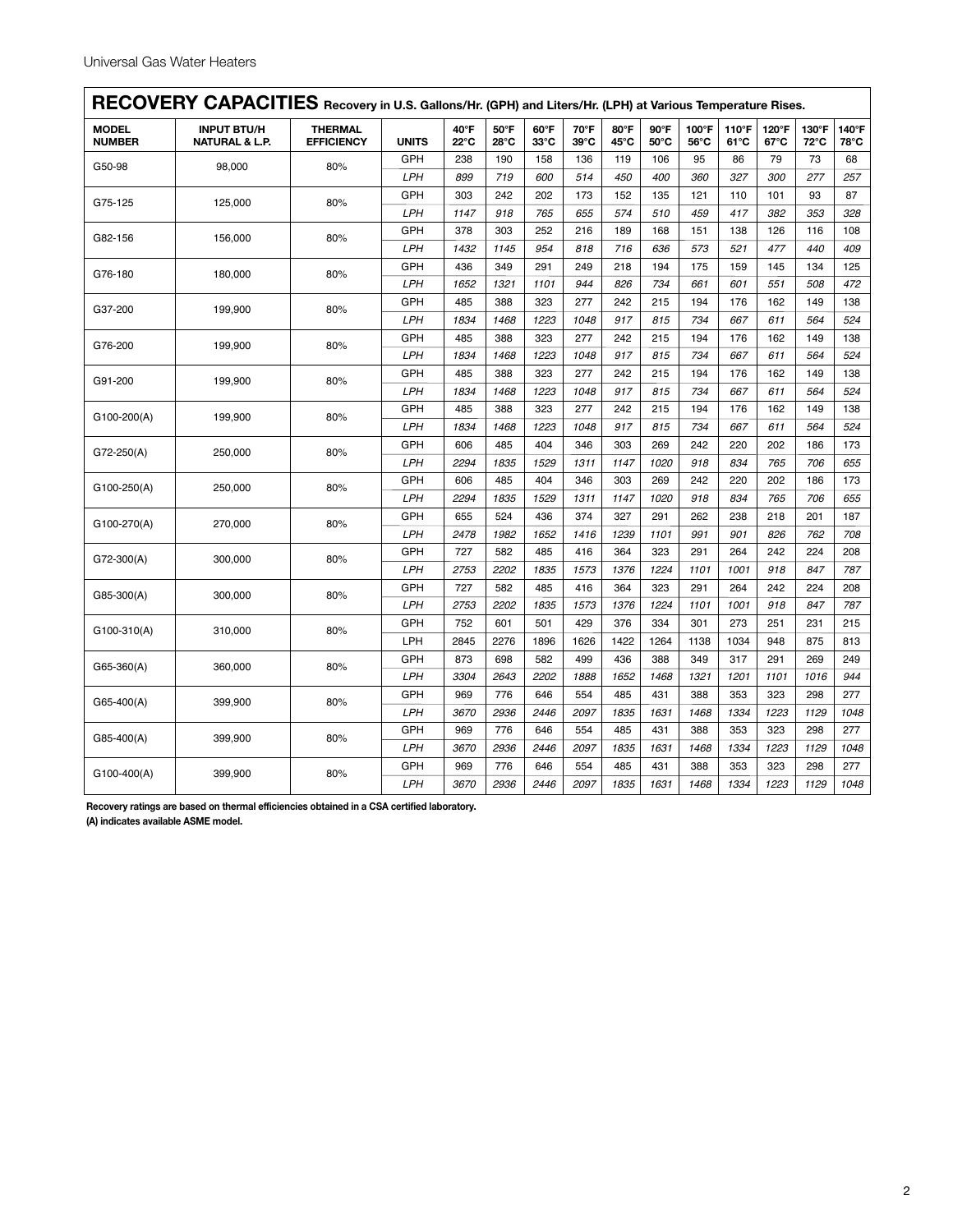| MAXIMUM DELIVERY In U.S. Gallons and Liters. (Includes useable storage and recovery for indicated times.) |                      |               |                        |                |              |      |      |      |      |      |      |      |      |      |                 |
|-----------------------------------------------------------------------------------------------------------|----------------------|---------------|------------------------|----------------|--------------|------|------|------|------|------|------|------|------|------|-----------------|
| <b>MODEL</b>                                                                                              | <b>TANK CAPACITY</b> |               | <b>INPUT BTU/H</b>     |                |              | 5    | 10   | 15   | 20   | 30   | 45   | 60   | 120  | 180  | Min. to Rec.    |
| <b>NUMBER</b>                                                                                             | <b>GALLONS</b>       | <b>LITERS</b> | <b>NAT. &amp; L.P.</b> | <b>RISE</b>    | <b>UNITS</b> | Min. | Min. | Min. | Min. | Min. | Min. | Min. | Min. | Min. | <b>Contents</b> |
| G50-98                                                                                                    | 50                   | 189           | 98,000                 | 100°F          | GAL          | 43   | 51   | 59   | 67   | 83   | 106  | 130  | 225  | 320  | 32              |
|                                                                                                           |                      |               |                        | $56^{\circ}$ C | LTR.         | 162  | 192  | 222  | 252  | 312  | 402  | 492  | 852  | 1212 |                 |
|                                                                                                           | 75                   | 284           |                        | 100°F          | GAL.         | 63   | 73   | 83   | 93   | 113  | 143  | 174  | 295  | 416  | 37              |
| G75-125                                                                                                   |                      |               | 125,000                | $56^{\circ}$ C | LTR.         | 237  | 275  | 313  | 352  | 428  | 543  | 658  | 1116 | 1575 |                 |
|                                                                                                           | 82                   | 310           |                        | 100°F          | GAL.         | 70   | 83   | 95   | 108  | 133  | 171  | 209  | 360  | 511  | 33              |
| G82-156                                                                                                   |                      |               | 156,000                | 56°C           | LTR.         | 265  | 313  | 360  | 408  | 504  | 647  | 790  | 1363 | 1935 |                 |
|                                                                                                           |                      |               |                        | 100°F          | GAL.         | 68   | 82   | 97   | 111  | 140  | 184  | 228  | 402  | 577  |                 |
| G76-180                                                                                                   | 76                   | 288           | 180,000                | $56^{\circ}$ C | LTR.         | 256  | 311  | 367  | 422  | 532  | 697  | 862  | 1523 | 2183 | 26              |
| G37-200                                                                                                   | 35                   | 132           | 199,900                | 100°F          | GAL.         | 41   | 56   | 72   | 88   | 119  | 167  | 214  | 403  | 562  | 11              |
|                                                                                                           |                      |               |                        | $56^{\circ}$ C | LTR.         | 155  | 212  | 273  | 333  | 451  | 633  | 811  | 1527 | 2130 |                 |
|                                                                                                           |                      | 288           |                        | 100°F          | GAL.         | 69   | 86   | 102  | 118  | 150  | 199  | 247  | 441  | 635  | 24              |
| G76-200                                                                                                   | 76                   |               | 199,900                | $56^{\circ}$ C | LTR.         | 263  | 324  | 385  | 446  | 568  | 752  | 935  | 1669 | 2403 |                 |
| G91-200<br>91                                                                                             |                      | 344           | 199,900                | 100°F          | GAL.         | 80   | 96   | 112  | 128  | 161  | 209  | 258  | 451  | 645  | 28              |
|                                                                                                           |                      |               |                        | 56°C           | LTR.         | 302  | 363  | 425  | 486  | 608  | 791  | 975  | 1709 | 2442 |                 |
| $G100-200(A)$<br>100                                                                                      |                      | 379           | 199,900                | 100°F          | GAL.         | 86   | 102  | 118  | 135  | 167  | 215  | 264  | 458  | 652  | 31              |
|                                                                                                           |                      |               |                        | $56^{\circ}$ C | LTR.         | 326  | 387  | 448  | 510  | 632  | 815  | 999  | 1732 | 2466 |                 |
| $G72-250(A)$                                                                                              | 72                   | 273           | 250,000                | 100°F          | GAL.         | 71   | 91   | 111  | 131  | 172  | 232  | 293  | 535  | 778  | 18              |
|                                                                                                           |                      |               |                        | $56^{\circ}$ C | LTR.         | 267  | 344  | 420  | 497  | 650  | 879  | 1108 | 2026 | 2944 |                 |
| $G100-250(A)$                                                                                             | 100                  | 379           | 250,000                | 100°F          | GAL.         | 90   | 110  | 131  | 151  | 191  | 252  | 312  | 555  | 797  | 25              |
|                                                                                                           |                      |               |                        | $56^{\circ}$ C | LTR.         | 341  | 418  | 494  | 571  | 724  | 953  | 1183 | 2100 | 3018 |                 |
| $G100-270(A)$                                                                                             | 100                  | 379           | 270,000                | 100°F          | GAL.         | 92   | 114  | 135  | 157  | 201  | 266  | 332  | 594  | 855  | 23              |
|                                                                                                           |                      |               |                        | $56^{\circ}$ C | LTR.         | 348  | 430  | 513  | 595  | 761  | 1008 | 1256 | 2247 | 3238 |                 |
| G72-300(A)                                                                                                | 72                   | 273           | 300,000                | 100°F          | GAL.         | 75   | 99   | 123  | 147  | 196  | 269  | 341  | 632  | 923  | 15              |
|                                                                                                           |                      |               |                        | $56^{\circ}$ C | LTR.         | 283  | 374  | 466  | 558  | 741  | 1017 | 1292 | 2393 | 3494 |                 |
| G85-300(A)                                                                                                | 85                   | 344           | 300,000                | 100°F          | GAL.         | 83   | 108  | 132  | 157  | 205  | 278  | 350  | 641  | 932  | 17              |
|                                                                                                           |                      |               |                        | 56°C           | LTR.         | 317  | 409  | 501  | 593  | 777  | 1052 | 1328 | 2430 | 3533 |                 |
| $G100-310(A)$                                                                                             | 100                  | 379           | 310,000                | 100°F          | GAL.         | 95   | 120  | 145  | 170  | 220  | 295  | 371  | 671  | 972  | 20              |
|                                                                                                           |                      |               |                        | $56^{\circ}$ C | LTR.         | 360  | 455  | 549  | 644  | 834  | 1118 | 1403 | 2541 | 3679 |                 |
| G65-360(A)                                                                                                | 65                   | 246           | 360,000                | 100°F          | GAL.         | 75   | 104  | 133  | 162  | 220  | 307  | 395  | 744  | 1093 | 11              |
|                                                                                                           |                      |               |                        | $56^{\circ}$ C | LTR.         | 282  | 392  | 503  | 613  | 833  | 1163 | 1494 | 2815 | 4136 |                 |
| G65-400(A)                                                                                                | 65                   | 246           | 399,900                | 100°F          | GAL.         | 78   | 110  | 142  | 175  | 239  | 336  | 433  | 821  | 1209 | 10              |
|                                                                                                           |                      |               |                        | $56^{\circ}$ C | LTR.         | 295  | 417  | 539  | 662  | 906  | 1273 | 1640 | 3108 | 4576 |                 |
| G85-400(A)                                                                                                | 85                   | 322           | 399,900                | 100°F          | GAL.         | 92   | 124  | 156  | 189  | 253  | 350  | 447  | 835  | 1223 | 13              |
|                                                                                                           |                      |               |                        | $56^{\circ}$ C | LTR.         | 348  | 470  | 592  | 715  | 959  | 1326 | 1693 | 3161 | 4629 |                 |
| $G100-400(A)$                                                                                             | 100                  |               | 399,900<br>379         | 100°F          | GAL.         | 102  | 135  | 167  | 199  | 264  | 361  | 458  | 846  | 1233 | 15              |
|                                                                                                           |                      |               |                        | 56°C           | LTR.         | 387  | 510  | 632  | 754  | 999  | 1366 | 1733 | 3201 | 4669 |                 |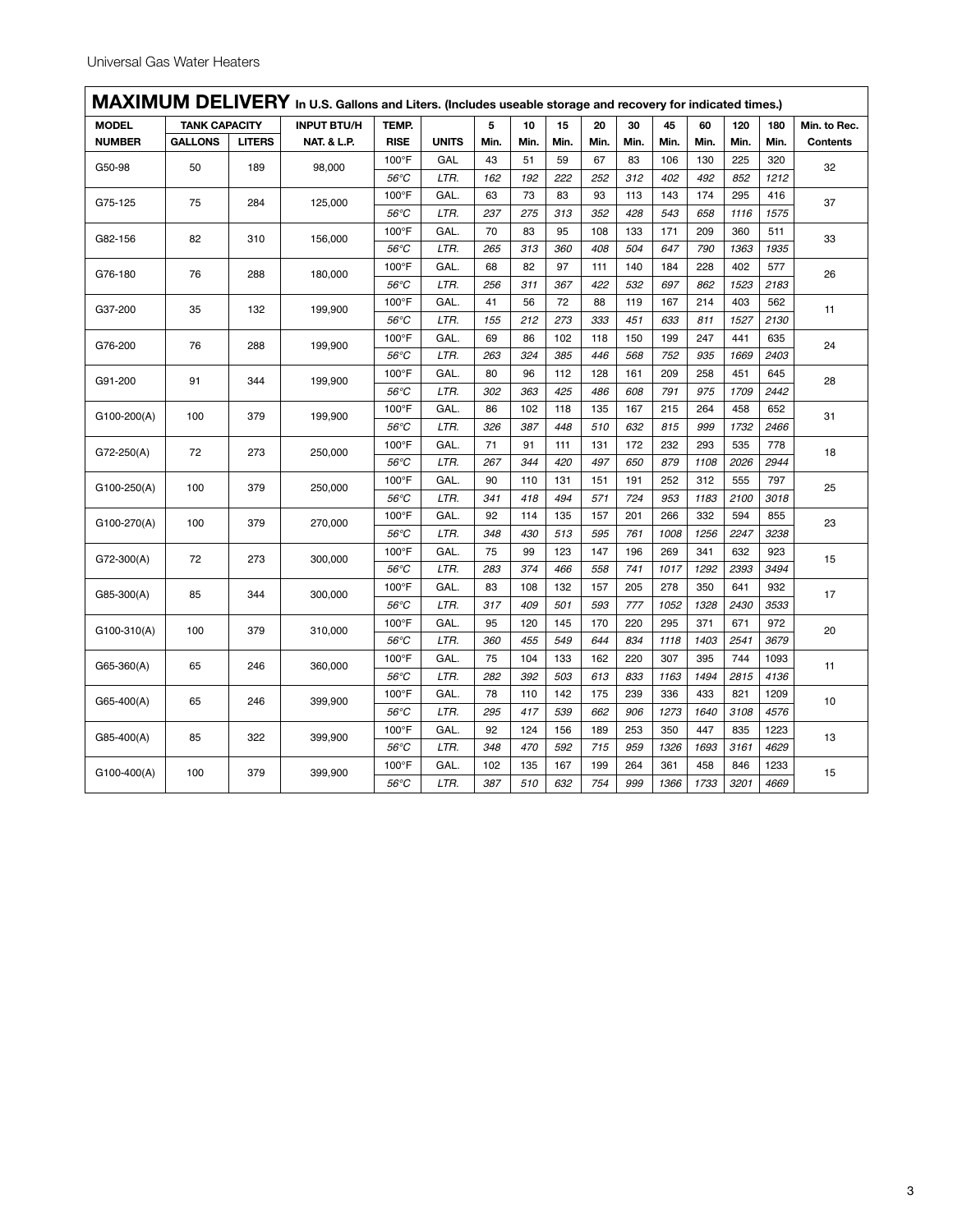| <b>DIMENSIONAL INFORMATION</b> All Dimensions Shown in English and Metric. |              |             |            |            |            |                |            |       |     |                          |                |                |                        |             |  |
|----------------------------------------------------------------------------|--------------|-------------|------------|------------|------------|----------------|------------|-------|-----|--------------------------|----------------|----------------|------------------------|-------------|--|
|                                                                            |              |             |            |            |            |                |            |       |     | <b>WATER CONNECTIONS</b> |                |                | <b>APPROXIMATE</b>     |             |  |
| <b>MODEL</b>                                                               |              |             |            | C          | D          |                | F          |       |     | <b>TOP</b>               | <b>FRONT</b>   | <b>REAR</b>    | <b>SHIPPING WEIGHT</b> |             |  |
| <b>NUMBER</b>                                                              | <b>UNITS</b> | А           | В          |            |            | Е              |            | G     | Н   | <b>IN/OUT</b>            | <b>SIDE</b>    | <b>SIDE</b>    | STD.                   | <b>ASME</b> |  |
| G50-98                                                                     | inches       | $62 - 3/4$  | $57 - 1/8$ | $22 - 1/2$ | $22 - 5/8$ | 5              | $50 - 1/2$ | 1/2   | 15  | $\mathbf{1}$             | $1 - 1/2$      | $1 - 1/2$      | 270 lbs.               | N/A         |  |
|                                                                            | mm           | 1594        | 1451       | 667        | 575        | 127            | 1283       | 13    | 381 | 25                       | 38             | 38             | 122 kgs.               | N/A         |  |
| G75-125                                                                    | inches       | $65 - 1/2$  | 61         | $26 - 1/4$ | 25         | 5              | 56         | 3/4   | 20  | $1 - 1/2$                | $1 - 1/2$      | $1 - 1/2$      | 480 lbs.               | N/A         |  |
|                                                                            | mm           | 1664        | 1549       | 667        | 635        | 127            | 1422       | 19    | 508 | 38                       | 38             | 38             | 217 kgs.               | N/A         |  |
| G82-156                                                                    | inches       | 68-13/16    | 64         | $26 - 1/4$ | 25         | 6              | $58 - 5/8$ | 3/4   | 20  | $1 - 1/2$                | $1 - 1/2$      | $1 - 1/2$      | 490 lbs.               | N/A         |  |
|                                                                            | mm           | 1748        | 1626       | 667        | 635        | 152            | 1489       | 19    | 508 | 38                       | 38             | 38             | 222 kgs.               | N/A         |  |
| G76-180                                                                    | inches       | 68-13/16    | 64         | $26 - 1/4$ | 25         | 6              | 58-5/8     | 3/4   | 20  | $1 - 1/2$                | $1 - 1/2$      | $1 - 1/2$      | 540 lbs.               | N/A         |  |
|                                                                            | mm           | 1748        | 1626       | 667        | 635        | 152            | 1489       | 19    | 508 | 38                       | 38             | 38             | 245 kgs.               | N/A         |  |
| G37-200                                                                    | inches       | $49 - 1/4$  | 43-3/8     | $26 - 1/4$ | 25         | 6              | $37 - 5/8$ | 3/4   | 20  | $1 - 1/2$                | $1 - 1/2$      | $1 - 1/2$      | 405 lbs.               | N/A         |  |
|                                                                            | mm           | 1251        | 1102       | 667        | 635        | 152            | 956        | 19    | 508 | 38                       | 38             | 38             | 184 kgs.               | N/A         |  |
| G76-200                                                                    | inches       | 68-13/16    | 64         | $26 - 1/4$ | 25         | 6              | 58-5/8     | 3/4   | 20  | $1 - 1/2$                | $1 - 1/2$      | $1 - 1/2$      | 540 lbs.               | N/A         |  |
|                                                                            | mm           | 1748        | 1626       | 667        | 635        | 152            | 1489       | 19    | 508 | 38                       | 38             | 38             | 245 kgs.               | N/A         |  |
| G91-200                                                                    | inches       | 76-5/16     | 71-13/16   | $26 - 1/4$ | $30 - 5/8$ | 6              | 66-3/8     | 3/4   | 20  | $1 - 1/2$                | $1 - 1/2$      | $1 - 1/2$      | 600 lbs.               | N/A         |  |
|                                                                            | mm           | 1938        | 1824       | 667        | 778        | 152            | 1686       | 19    | 508 | 38                       | 38             | 38             | 272 kgs.               | N/A         |  |
| G100-200(A)                                                                | inches       | 73-1/16     | $66 - 1/8$ | $30 - 1/4$ | $23 - 1/4$ | 6              | $57 - 1/2$ | 3/4   | 23  | $1 - 1/2$                | $\overline{c}$ | $\mathbf{2}$   | 780 lbs.               | 835 lbs.    |  |
|                                                                            | mm           | 1856        | 1680       | 768        | 591        | 152            | 1460       | 19    | 584 | 38                       | 51             | 51             | 353 kgs.               | 378 kgs.    |  |
| G72-250(A)                                                                 | inches       | $71 - 1/16$ | $64 - 1/2$ | $26 - 1/4$ | 25         | $6\phantom{1}$ | 58-5/8     | 3/4   | 20  | $1 - 1/2$                | $1 - 1/2$      | $1 - 1/2$      | 590 lbs.               | 630 lbs.    |  |
|                                                                            | mm           | 1805        | 1638       | 667        | 635        | 152            | 1489       | 19    | 508 | 38                       | 38             | 38             | 267 kgs.               | 285 kgs.    |  |
| G100-250(A)                                                                | inches       | $73 - 1/4$  | $66 - 1/8$ | $30 - 1/4$ | $23 - 1/4$ | 8              | $57 - 1/2$ | 3/4   | 23  | $1 - 1/2$                | $\overline{c}$ | $\sqrt{2}$     | 795 lbs.               | 835 lbs.    |  |
|                                                                            | mm           | 1861        | 1680       | 768        | 591        | 203            | 1460       | 19    | 584 | 38                       | 51             | 51             | 360 kgs.               | 378 kgs.    |  |
| G100-270(A)                                                                | inches       | 73-7/8      | $66 - 1/8$ | $30 - 1/4$ | $23 - 1/4$ | 8              | $57 - 1/2$ | 3/4   | 23  | $1 - 1/2$                | $\overline{c}$ | $\overline{2}$ | 805 lbs.               | 845 lbs.    |  |
|                                                                            | mm           | 1876        | 1680       | 768        | 591        | 203            | 1460       | 19    | 584 | 38                       | 51             | 51             | 365 kgs.               | 383 kgs.    |  |
| G72-300(A)                                                                 | inches       | 71          | $64 - 1/8$ | $26 - 1/4$ | 25         | 8              | 58-5/8     | 3/4   | 20  | $1 - 1/2$                | $1 - 1/2$      | $1 - 1/2$      | 590 lbs.               | 630 lbs.    |  |
|                                                                            | mm           | 1803        | 1629       | 667        | 635        | 203            | 1489       | 19    | 508 | 38                       | 38             | 38             | 267 kgs.               | 285 kgs.    |  |
| G85-300(A)                                                                 | inches       | 78-7/16     | 72-5/16    | $26 - 1/4$ | $30 - 5/8$ | 8              | 66-3/8     | 3/4   | 20  | $1 - 1/2$                | $1 - 1/2$      | $1 - 1/2$      | 640 lbs.               | 680 lbs.    |  |
|                                                                            | mm           | 1992        | 1837       | 667        | 778        | 203            | 1686       | 19    | 508 | 38                       | 38             | 38             | 290 kgs.               | 308 kgs.    |  |
|                                                                            | inches       | 75          | $68 - 1/2$ | $30 - 1/4$ | $32 - 1/4$ | $\overline{7}$ | $61 - 3/4$ | 3/4   | 23  | $1 - 1/2$                | $\overline{2}$ | $\overline{c}$ | 770 lbs.               | 810 lbs.    |  |
| G100-310(A)                                                                | mm           | 1905        | 1740       | 768        | 819        | 178            | 1568       | 19    | 584 | 38                       | 51             | 51             | 349 kgs.               | 367 kgs.    |  |
| G65-360(A)                                                                 | inches       | 70-11/16    | $64 - 1/2$ | $26 - 1/4$ | 25         | 8              | 58-5/8     | 3/4   | N/A | N/A                      | $1 - 1/2$      | $1 - 1/2$      | 640 lbs.               | 680 lbs.    |  |
|                                                                            | mm           | 1795        | 1638       | 667        | 635        | 203            | 1489       | 19    | N/A | N/A                      | 38             | 38             | 290 kgs.               | 308 kgs.    |  |
| G65-400(A)                                                                 | inches       | 70-11/16    | $64 - 1/2$ | $26 - 1/4$ | 25         | 8              | 58-5/8     | 3/4   | N/A | N/A                      | $1 - 1/2$      | $1 - 1/2$      | 640 lbs.               | 680 lbs.    |  |
|                                                                            | mm           | 1795        | 1638       | 667        | 635        | 203            | 1489       | 19    | N/A | N/A                      | 38             | 38             | 290 kgs.               | 308 kgs.    |  |
| G85-400(A)                                                                 | inches       | 78-13/16    | 72-5/16    | $26 - 1/4$ | $30 - 5/8$ | 10             | 66-3/8     | 3/4   | 20  | $1 - 1/2$                | $1 - 1/2$      | $1 - 1/2$      | 640 lbs.               | 680 lbs.    |  |
|                                                                            | mm           | 2002        | 1837       | 667        | 778        | 254            | 1686       | 19    | 508 | 38                       | 38             | 38             | 290 kgs.               | 308 kgs.    |  |
| $G100-400(A)$                                                              | inches       | 76          | $68 - 1/2$ | $30 - 1/4$ | $32 - 1/4$ | 8              | $61 - 3/4$ | $1*$  | 23  | $1 - 1/2$                | $\overline{2}$ | $\overline{2}$ | 770 lbs.               | 810 lbs.    |  |
|                                                                            | mm           | 1930        | 1740       | 768        | 819        | 203            | 1568       | $25*$ | 584 | 38                       | 51             | 51             | 349 kgs.               | 367 kgs.    |  |

**\*3/4" (19mm) for L.P. Models. Increase Height 3-5/8" (92mm) for NSF Models.** 

**All Models Require a 120V Power Source/0.3 amps.**

 **(A) Suffix Indicates ASME Tank Construction Available.**